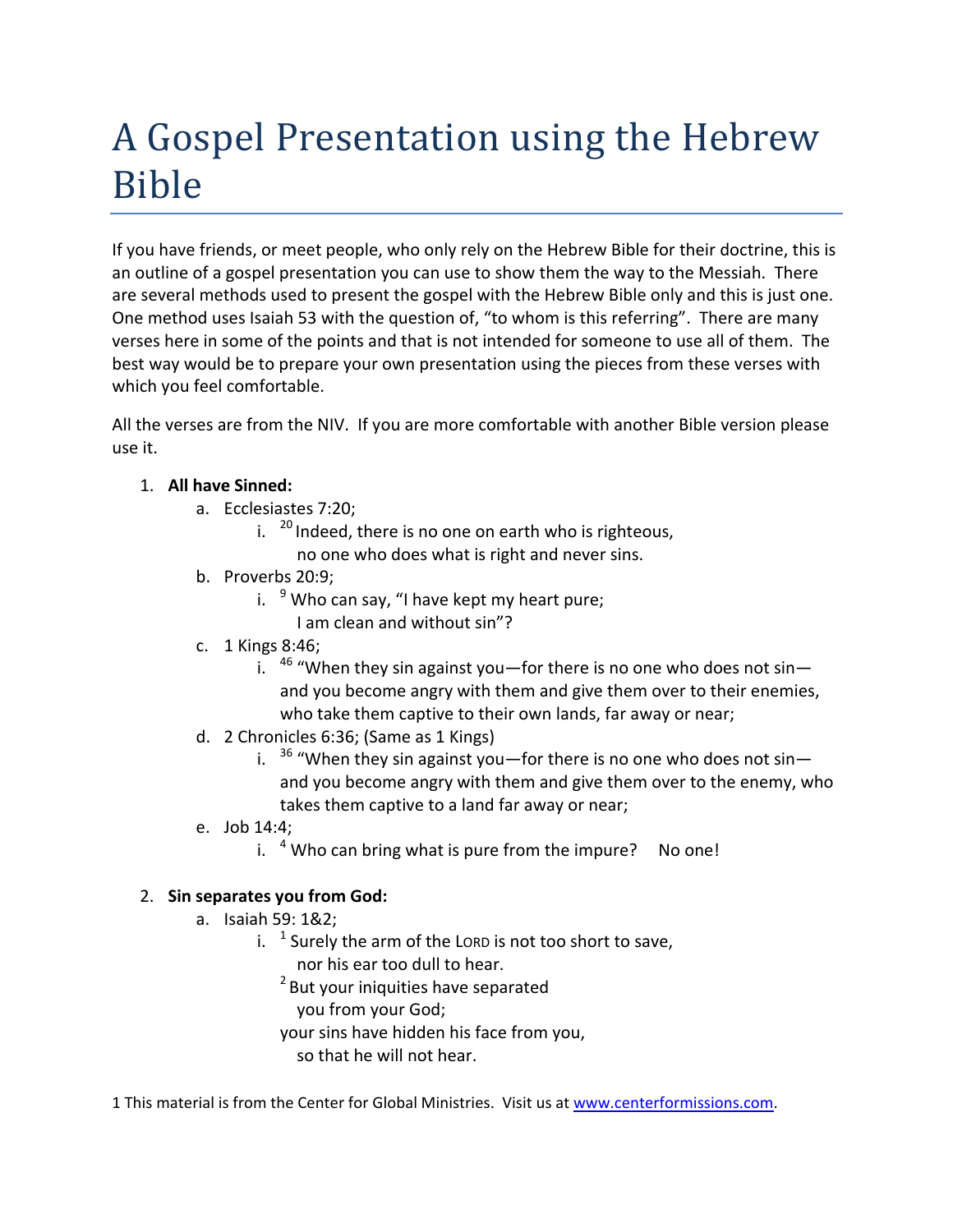#### 3. **Sinners are lost to hell:**

- a. Psalm 9:17; 37:38; 73: 17‐20;
	- i.  $17$  The wicked go down to the realm of the dead, all the nations that forget God.
- b. Psalm 37:38;
	- i.  $38$  But all sinners will be destroyed;
		- there will be no future for the wicked.
- c. Psalm 73:17‐20;
	- i.  $17$  till I entered the sanctuary of God; then I understood their final destiny.
	- ii.  $18$  Surely you place them on slippery ground; you cast them down to ruin.
		- $19$  How suddenly are they destroyed,
		- completely swept away by terrors!
		- $20$  They are like a dream when one awakes; when you arise, Lord,
		- you will despise them as fantasies.
- d. Daniel 12:1,2;
	- i. 1 "At that time Michael, the great prince who protects your people, will arise. There will be a time of distress such as has not happened from the beginning of nations until then. But at that time your people—everyone whose name is found written in the book—will be delivered.  $2^2$  Multitudes who sleep in the dust of the earth will awake: some to everlasting life, others to shame and everlasting contempt.
- e. Proverbs 14:12;
	- i.  $12$  There is a way that appears to be right,
		- but in the end it leads to death.
- f. Isaiah 66:24;
	- i.  $24$  "And they will go out and look on the dead bodies of those who rebelled against me; the worms that eat them will not die, the fire that burns them will not be quenched, and they will be loathsome to all mankind."

# 4. **God loves you:**

- a. Jeremiah 31:3;
	- i.  $3$  The LORD appeared to us in the past, saying:
	- ii. "I have loved you with an everlasting love;
		- I have drawn you with unfailing kindness.

# 5. **We can't save ourselves or earn salvation:**

- a. Isaiah 64:6;
	- i.  $6$  All of us have become like one who is unclean, and all our righteous acts are like filthy rags;
- 2 This material is from the Center for Global Ministries. Visit us at www.centerformissions.com.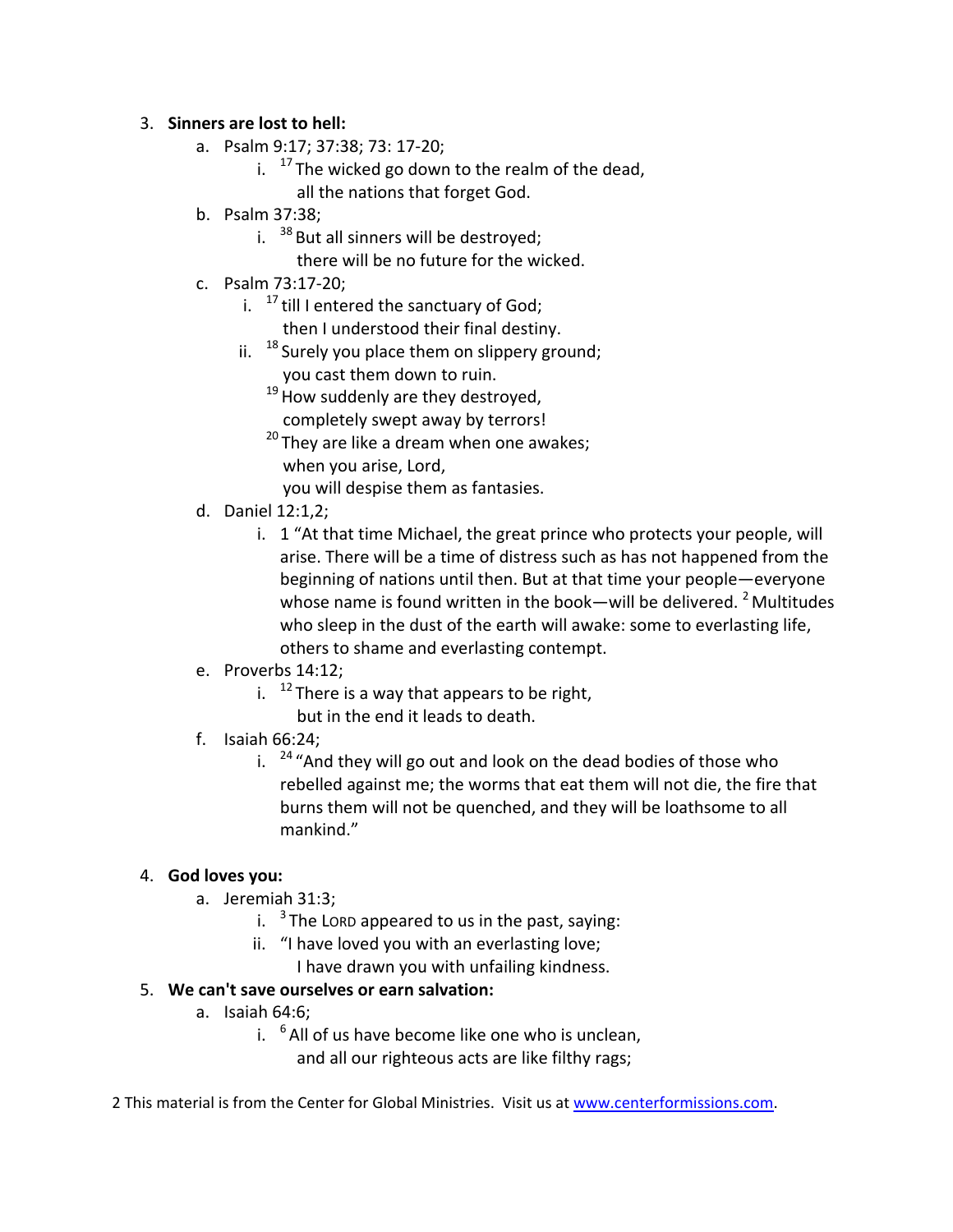we all shrivel up like a leaf,

and like the wind our sins sweep us away.

- b. Ezekiel 33: 12&13
	- i.  $12$  "Therefore, son of man, say to your people, 'If someone who is righteous disobeys, that person's former righteousness will count for nothing. And if someone who is wicked repents, that person's former wickedness will not bring condemnation. The righteous person who sins will not be allowed to live even though they were formerly righteous.' <sup>13</sup> If I tell a righteous person that they will surely live, but then they trust in their righteousness and do evil, none of the righteous things that person has done will be remembered; they will die for the evil they have done.
- 6. **God has provided a way of salvation**: (This is a very long set of passages. The verses from Leviticus show that God has always had a plan for salvation of His people and that the shedding of blood was required for the forgiveness of sin. The verses from Isaiah raise the question of is this the description of the Messiah? Isaiah 53 describes a very different Messiah than was being looked for by Israel. If so, can we see Him in history? Isaiah 12 shows that God Himself became the Messiah and by the shedding of His blood made a way for us to no longer be enemies of God)
	- a. Leviticus 16 &17:11;
		- i.  $16:1$  The LORD spoke to Moses after the death of the two sons of Aaron who died when they approached the LORD.<sup>2</sup> The LORD said to Moses: "Tell your brother Aaron that he is not to come whenever he chooses into the Most Holy Place behind the curtain in front of the atonement cover on the ark, or else he will die. For I will appear in the cloud over the atonement cover.
		- ii.  $3 \text{ }$  "This is how Aaron is to enter the Most Holy Place: He must first bring a young bull for a sin offering and a ram for a burnt offering. <sup>4</sup> He is to put on the sacred linen tunic, with linen undergarments next to his body; he is to tie the linen sash around him and put on the linen turban. These are sacred garments; so he must bathe himself with water before he puts them on.<sup>5</sup> From the Israelite community he is to take two male goats for a sin offering and a ram for a burnt offering.
		- iii.  $6$  "Aaron is to offer the bull for his own sin offering to make atonement for himself and his household.  $7$  Then he is to take the two goats and present them before the LORD at the entrance to the tent of meeting. <sup>8</sup>He is to cast lots for the two goats—one lot for the LORD and the other for the scapegoat. <sup>9</sup> Aaron shall bring the goat whose lot falls to the LORD and sacrifice it for a sin offering.  $^{10}$  But the goat chosen by lot as the scapegoat shall be presented alive before the LORD to be used for making atonement by sending it into the wilderness as a scapegoat.
		- iv.  $11$  "Aaron shall bring the bull for his own sin offering to make atonement for himself and his household, and he is to slaughter the bull for his own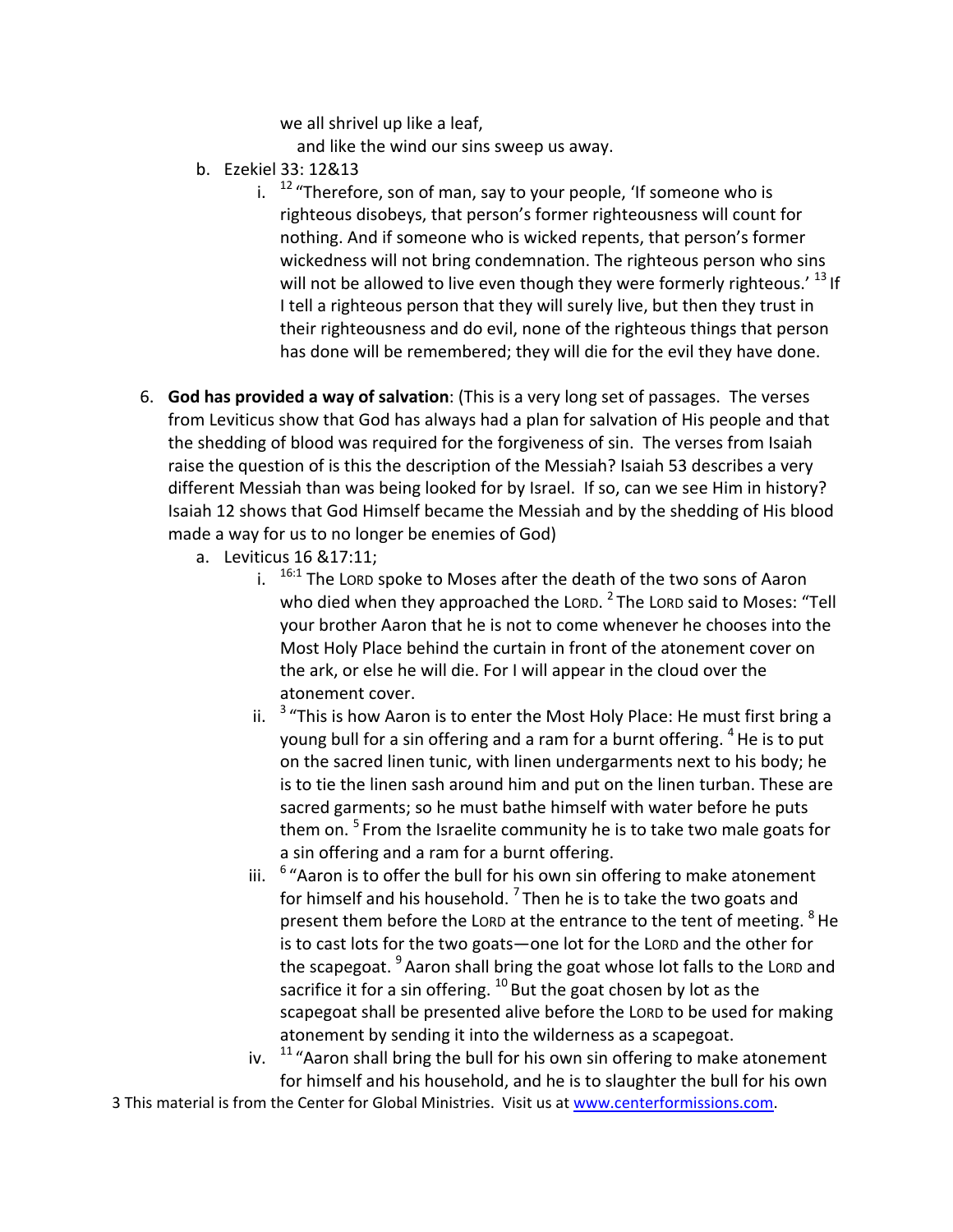sin offering.  $12$  He is to take a censer full of burning coals from the altar before the LORD and two handfuls of finely ground fragrant incense and take them behind the curtain.  $^{13}$  He is to put the incense on the fire before the LORD, and the smoke of the incense will conceal the atonement cover above the tablets of the covenant law, so that he will not die. <sup>14</sup>He is to take some of the bull's blood and with his finger sprinkle it on the front of the atonement cover; then he shall sprinkle some of it with his finger seven times before the atonement cover.

- v. <sup>15</sup> "He shall then slaughter the goat for the sin offering for the people and take its blood behind the curtain and do with it as he did with the bull's blood: He shall sprinkle it on the atonement cover and in front of it. <sup>16</sup> In this way he will make atonement for the Most Holy Place because of the uncleanness and rebellion of the Israelites, whatever their sins have been. He is to do the same for the tent of meeting, which is among them in the midst of their uncleanness.  $17$  No one is to be in the tent of meeting from the time Aaron goes in to make atonement in the Most Holy Place until he comes out, having made atonement for himself, his household and the whole community of Israel.
- vi. <sup>18</sup> "Then he shall come out to the altar that is before the LORD and make atonement for it. He shall take some of the bull's blood and some of the goat's blood and put it on all the horns of the altar. <sup>19</sup> He shall sprinkle some of the blood on it with his finger seven times to cleanse it and to consecrate it from the uncleanness of the Israelites.
- vii. <sup>20</sup> "When Aaron has finished making atonement for the Most Holy Place, the tent of meeting and the altar, he shall bring forward the live goat.  $21$  He is to lay both hands on the head of the live goat and confess over it all the wickedness and rebellion of the Israelites—all their sins—and put them on the goat's head. He shall send the goat away into the wilderness in the care of someone appointed for the task.  $^{22}$  The goat will carry on itself all their sins to a remote place; and the man shall release it in the wilderness.
- viii. <sup>23</sup> "Then Aaron is to go into the tent of meeting and take off the linen garments he put on before he entered the Most Holy Place, and he is to leave them there. <sup>24</sup> He shall bathe himself with water in the sanctuary area and put on his regular garments. Then he shall come out and sacrifice the burnt offering for himself and the burnt offering for the people, to make atonement for himself and for the people. <sup>25</sup> He shall also burn the fat of the sin offering on the altar.
- ix.  $26$  "The man who releases the goat as a scapegoat must wash his clothes and bathe himself with water; afterward he may come into the camp.  $27$  The bull and the goat for the sin offerings, whose blood was brought into the Most Holy Place to make atonement, must be taken outside the camp; their hides, flesh and intestines are to be burned up.  $^{28}$  The man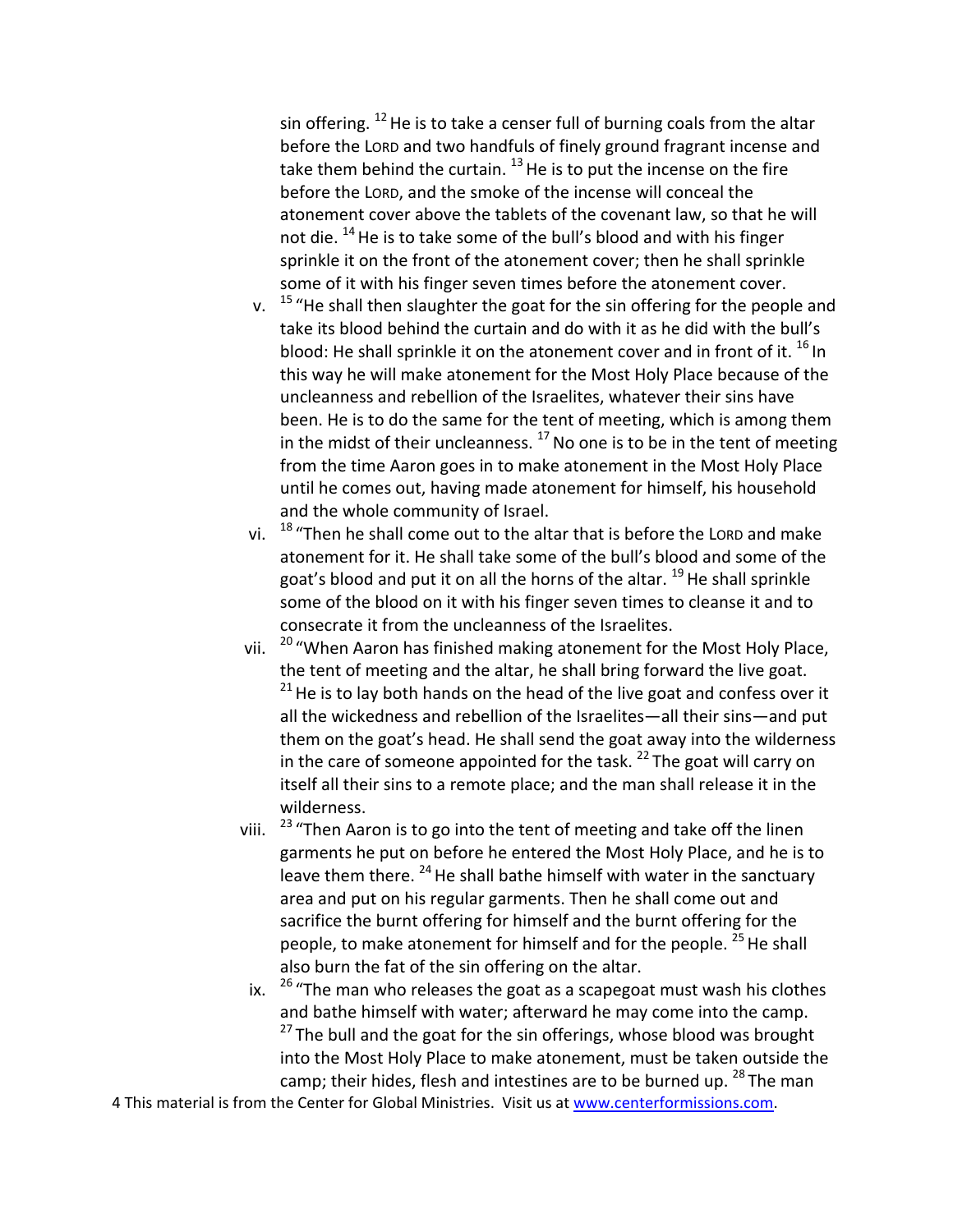who burns them must wash his clothes and bathe himself with water; afterward he may come into the camp.

- x.  $29$  "This is to be a lasting ordinance for you: On the tenth day of the seventh month you must deny yourselves and not do any work—whether native-born or a foreigner residing among you —  $30$  because on this day atonement will be made for you, to cleanse you. Then, before the LORD, you will be clean from all your sins.  $31$  It is a day of sabbath rest, and you must deny yourselves; it is a lasting ordinance. <sup>32</sup> The priest who is anointed and ordained to succeed his father as high priest is to make atonement. He is to put on the sacred linen garments  $33$  and make atonement for the Most Holy Place, for the tent of meeting and the altar, and for the priests and all the members of the community.
- xi.  $34$  "This is to be a lasting ordinance for you: Atonement is to be made once a year for all the sins of the Israelites."
- xii. And it was done, as the LORD commanded Moses.
- xiii.  $17:11$  For the life of a creature is in the blood, and I have given it to you to make atonement for yourselves on the altar; it is the blood that makes atonement for one's life.
- b. Isaiah 53;
	- i.  $53:1$  Who has believed our message
		- and to whom has the arm of the LORD been revealed?
		- $2$ He grew up before him like a tender shoot,
			- and like a root out of dry ground.
		- He had no beauty or majesty to attract us to him,
		- nothing in his appearance that we should desire him.
		- $3$  He was despised and rejected by mankind, a man of suffering, and familiar with pain.
		- Like one from whom people hide their faces
		- he was despised, and we held him in low esteem.
	- ii.  $4$  Surely he took up our pain and bore our suffering,
		- yet we considered him punished by God, stricken by him, and afflicted.
		- <sup>5</sup> But he was pierced for our transgressions, he was crushed for our iniquities;
		- the punishment that brought us peace was on him, and by his wounds we are healed.
		- $6$  We all, like sheep, have gone astray,
			- each of us has turned to our own way;
		- and the LORD has laid on him
			- the iniquity of us all.
	- iii.  $7$  He was oppressed and afflicted,

yet he did not open his mouth;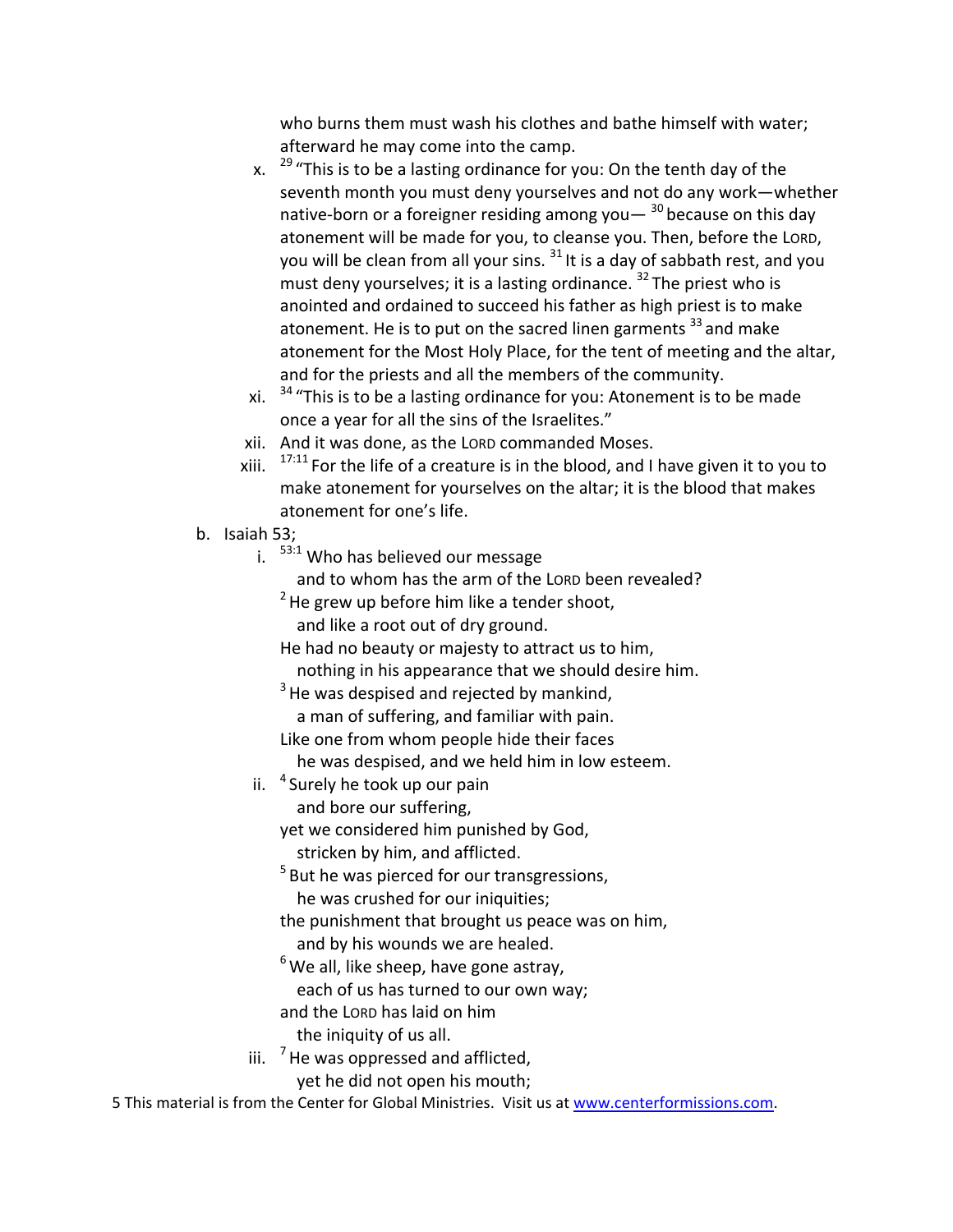he was led like a lamb to the slaughter,

 and as a sheep before its shearers is silent, so he did not open his mouth.

 $8$  By oppression and judgment he was taken away. Yet who of his generation protested?

For he was cut off from the land of the living;

for the transgression of my people he was punished.<sup>[b]</sup>

 $9$ He was assigned a grave with the wicked, and with the rich in his death,

though he had done no violence,

nor was any deceit in his mouth.

iv.  $10$  Yet it was the LORD's will to crush him and cause him to suffer, and though the LORD makes his life an offering for sin,

he will see his offspring and prolong his days,

and the will of the LORD will prosper in his hand.

 $11$  After he has suffered,

he will see the light of life and be satisfied;

by his knowledge my righteous servant will justify many,

and he will bear their iniquities.

 $12$  Therefore I will give him a portion among the great,

and he will divide the spoils with the strong,

because he poured out his life unto death,

and was numbered with the transgressors.

For he bore the sin of many,

and made intercession for the transgressors.

- c. Isaiah 12:1, 2
	- i.  $12:1$  In that day you will say:
	- ii. "I will praise you, LORD.

Although you were angry with me,

your anger has turned away

and you have comforted me.

<sup>2</sup> Surely God is my salvation;

I will trust and not be afraid.

The LORD, the LORD himself, is my strength and my defense;

he has become my salvation."

#### 7. **A New Covenant**: (God promised another covenant in the Hebrew Bible that would be different than the one under which they were living)

- a. Jeremiah 31:30‐34;
	- i.  $30$  Instead, everyone will die for their own sin; whoever eats sour grapes their own teeth will be set on edge.
	- ii.  $31$  "The days are coming," declares the LORD,

"when I will make a new covenant

with the people of Israel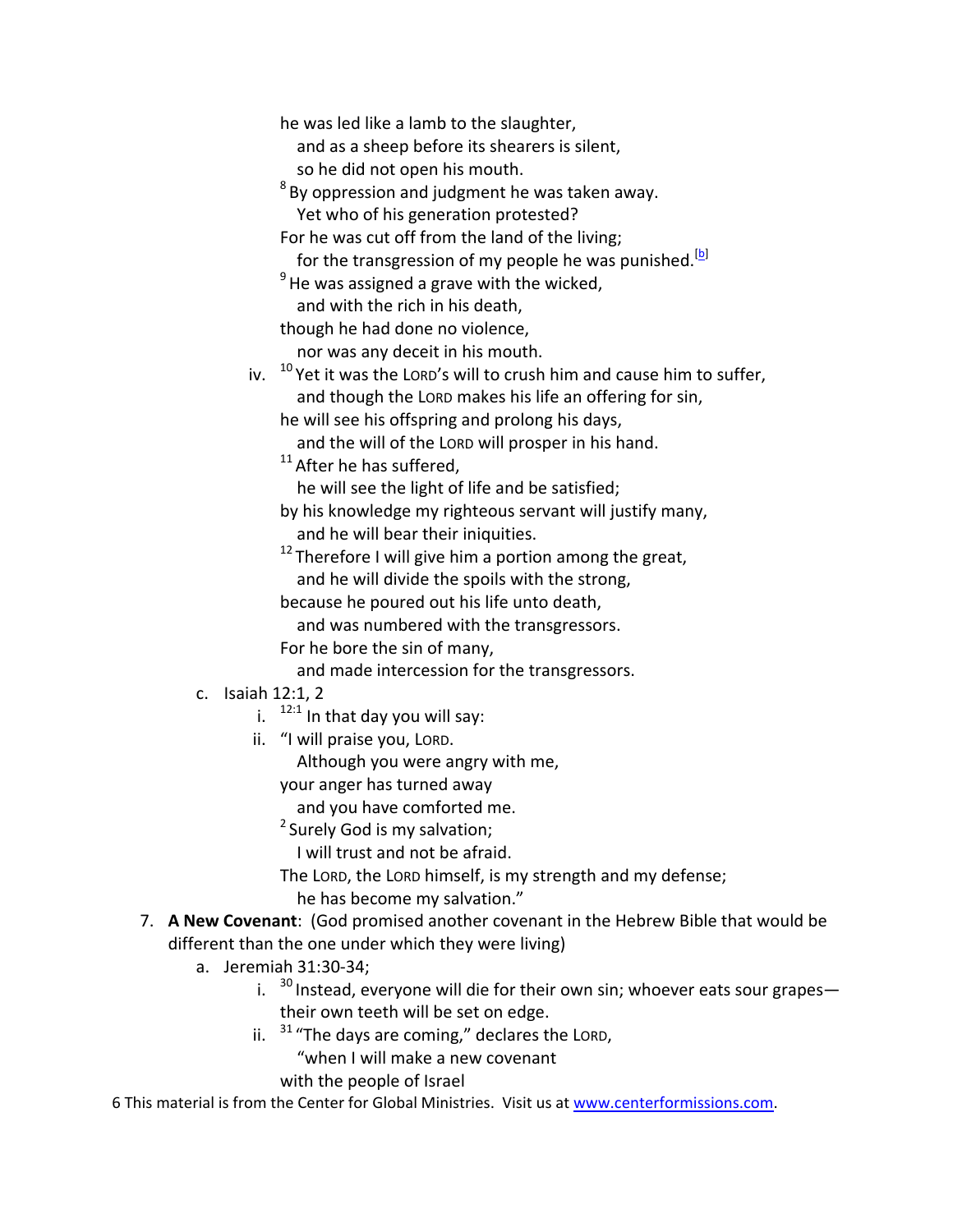and with the people of Judah. <sup>32</sup> It will not be like the covenant I made with their ancestors when I took them by the hand to lead them out of Egypt, because they broke my covenant, though I was a husband to them," declares the LORD. <sup>33</sup> "This is the covenant I will make with the people of Israel after that time," declares the LORD. "I will put my law in their minds and write it on their hearts. I will be their God, and they will be my people. <sup>34</sup> No longer will they teach their neighbor, or say to one another, 'Know the LORD,' because they will all know me, from the least of them to the greatest," declares the LORD. "For I will forgive their wickedness and will remember their sins no more."

- 8. **There is still Unity in the Trinity**: (Usually questions come about how is this possible that Jesus is the Messiah and He is also God. In the Hebrew mind that violates a principle found in Deuteronomy where it affirms that "God is one". This passage is called the Shema. In Hebrew this word means "Listen". This is true that God is one, but God presents Himself in several ways to us, and these ways are clear even in the Hebrew Bible. In Genesis 1:2 the passage says that "the Spirit of God…" Here God has presented two aspects of Himself. In the Genesis 1:26 passage, the Hebrew word used for God is Elohim. In all the Semitic languages nouns have three cases. Singular, dual (two of a thing), and more than two. Elohim is in the case of "more than two". In the Isaiah passage it assures Israel that God is calling them to redemption through the Messiah. )
	- a. Deuteronomy 6:4
		- i.  $4$  Hear, O Israel: The LORD our God, the LORD is one.
	- b. Genesis 1:2
		- i.  $2\%$  Now the earth was formless and empty, darkness was over the surface of the deep, and the Spirit of God was hovering over the waters
	- c. Genesis 1:26;
		- i.  $26$  Then God said, "Let us make mankind in our image, in our likeness, so that they may rule over the fish in the sea and the birds in the sky, over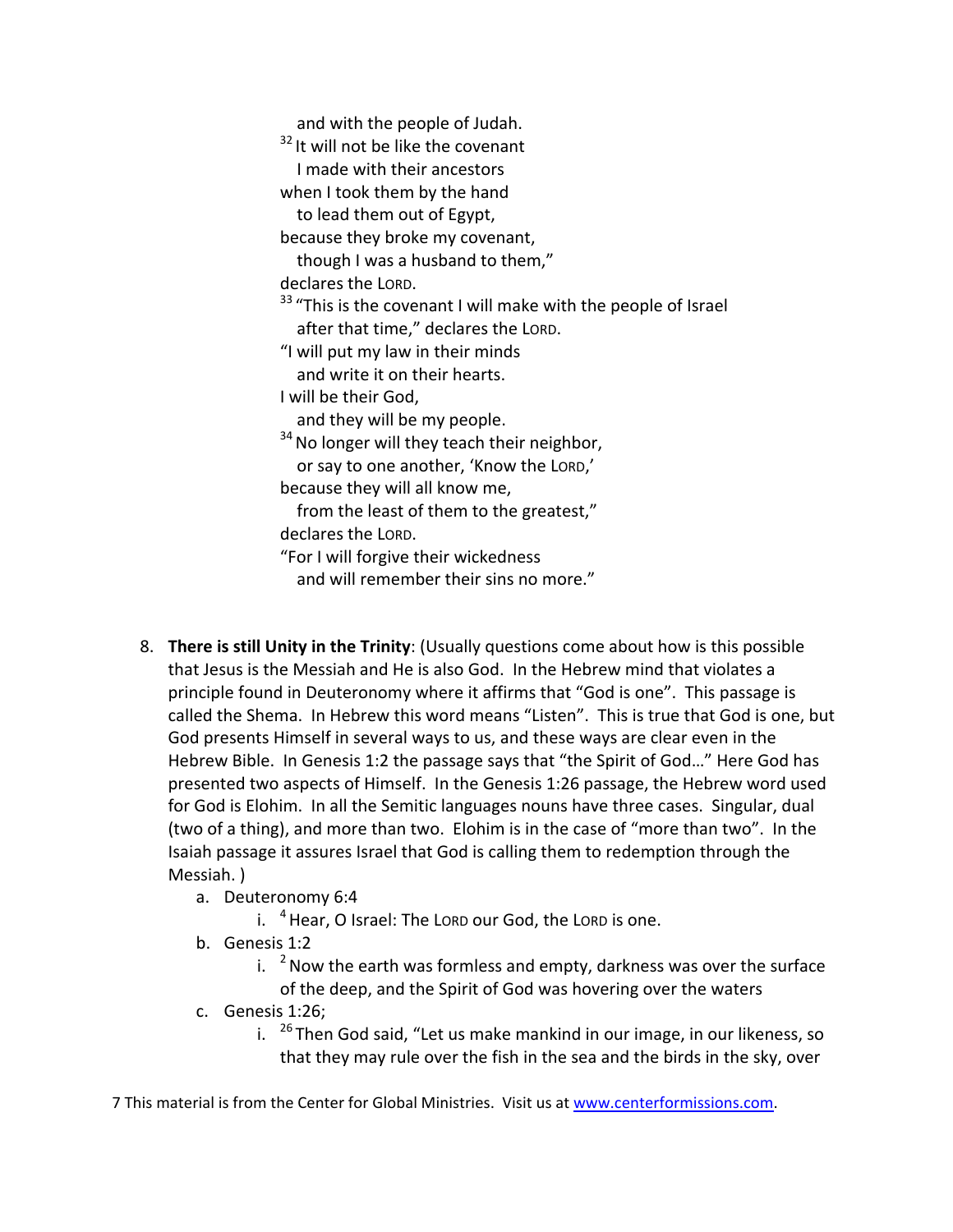the livestock and all the wild animals, and over all the creatures that move along the ground."

- d. Isaiah 48:12‐16;
	- i.  $12$  "Listen to me, Jacob,

Israel, whom I have called:

I am he;

I am the first and I am the last.

 $13$  My own hand laid the foundations of the earth,

and my right hand spread out the heavens;

when I summon them,

they all stand up together.

ii.  $14$  "Come together, all of you, and listen:

Which of the idols has foretold these things?

The LORD's chosen ally

will carry out his purpose against Babylon;

his arm will be against the Babylonians.<sup>[a]</sup>

<sup>15</sup> I, even I, have spoken;

yes, I have called him.

I will bring him,

and he will succeed in his mission.

- iii.  $16$  "Come near me and listen to this:
- iv. "From the first announcement I have not spoken in secret; at the time it happens, I am there."
- v. And now the Sovereign LORD has sent me, endowed with his Spirit.
- 9. **How to recognize the Messiah:** (Given that all this is true, how can we see the Messiah in the prophecy in the Hebrew Bible that identifies Jesus as the one? The Hebrew Bible text is paired here with the New Testament text to demonstrate that these events in prophecy occurred and point to Jesus as the Messiah.)
	- a. Micah 5:2; (He would be born in Bethlehem. More than that, He would be born in the Bethlehem called Ephrathah. There were and still are today two Bethlehems in Israel. The prophet Micah correctly identified the right one.)
		- i.  $2$  "But you, Bethlehem Ephrathah,

though you are small among the clans of Judah,

out of you will come for me

one who will be ruler over Israel,

whose origins are from of old,

from ancient times."

- b. Luke 4:4‐6; (From the story of the birth of Jesus)
	- i.  $4$  So Joseph also went up from the town of Nazareth in Galilee to Judea, to Bethlehem the town of David, because he belonged to the house and line of David.<sup>5</sup> He went there to register with Mary, who was pledged to be married to him and was expecting a child.  $6$  While they were there, the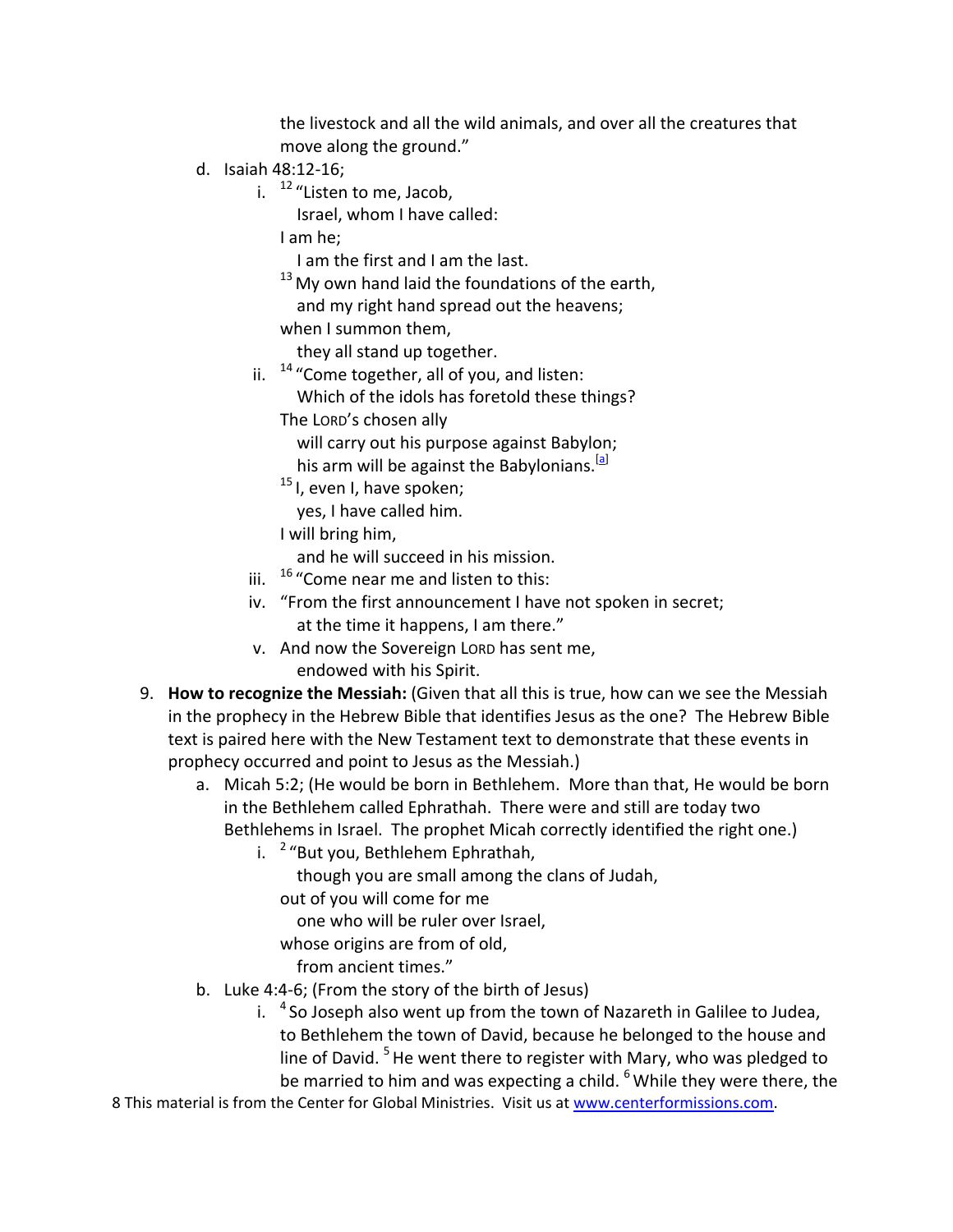time came for the baby to be born,  $^7$  and she gave birth to her firstborn, a son. She wrapped him in cloths and placed him in a manger, because there was no guest room available for them.

- c. Isaiah 7:14; (He would be born of a virgin. Immanuel means God with us.)
	- i.  $14$  Therefore the Lord himself will give you a sign: The virgin will conceive and give birth to a son, and will call him Immanuel.
- d. Luke 1:26‐37 (Mary was a virgin when she conceived Jesus)
	- i.  $26$  In the sixth month of Elizabeth's pregnancy, God sent the angel Gabriel to Nazareth, a town in Galilee,  $^{27}$  to a virgin pledged to be married to a man named Joseph, a descendant of David. The virgin's name was Mary.  $28$  The angel went to her and said, "Greetings, you who are highly favored! The Lord is with you."
	- ii.  $^{29}$  Mary was greatly troubled at his words and wondered what kind of greeting this might be.  $30$  But the angel said to her, "Do not be afraid, Mary; you have found favor with God.  $31$  You will conceive and give birth to a son, and you are to call him Jesus.  $32$  He will be great and will be called the Son of the Most High. The Lord God will give him the throne of his father David, <sup>33</sup> and he will reign over Jacob's descendants forever; his kingdom will never end."
	- iii.  $34$  "How will this be," Mary asked the angel, "since I am a virgin?"
	- iv.  $35$  The angel answered, "The Holy Spirit will come on you, and the power of the Most High will overshadow you. So the holy one to be born will be called the Son of God.<sup>36</sup> Even Elizabeth your relative is going to have a child in her old age, and she who was said to be unable to conceive is in her sixth month.<sup>37</sup> For no word from God will ever fail."
- e. Isaiah 53; (He would suffer and die for the sins of all His people. Refer back to Isaiah 53 earlier in this document)
- f. Matthew 27: 27‐31; (It occurred as the prophecy said)
	- i.  $27$  Then the governor's soldiers took Jesus into the Praetorium and gathered the whole company of soldiers around him.<sup>28</sup> They stripped him and put a scarlet robe on him,  $^{29}$  and then twisted together a crown of thorns and set it on his head. They put a staff in his right hand. Then they knelt in front of him and mocked him. "Hail, king of the Jews!" they said.  $30$  They spit on him, and took the staff and struck him on the head again and again.  $31$  After they had mocked him, they took off the robe and put his own clothes on him. Then they led him away to crucify him.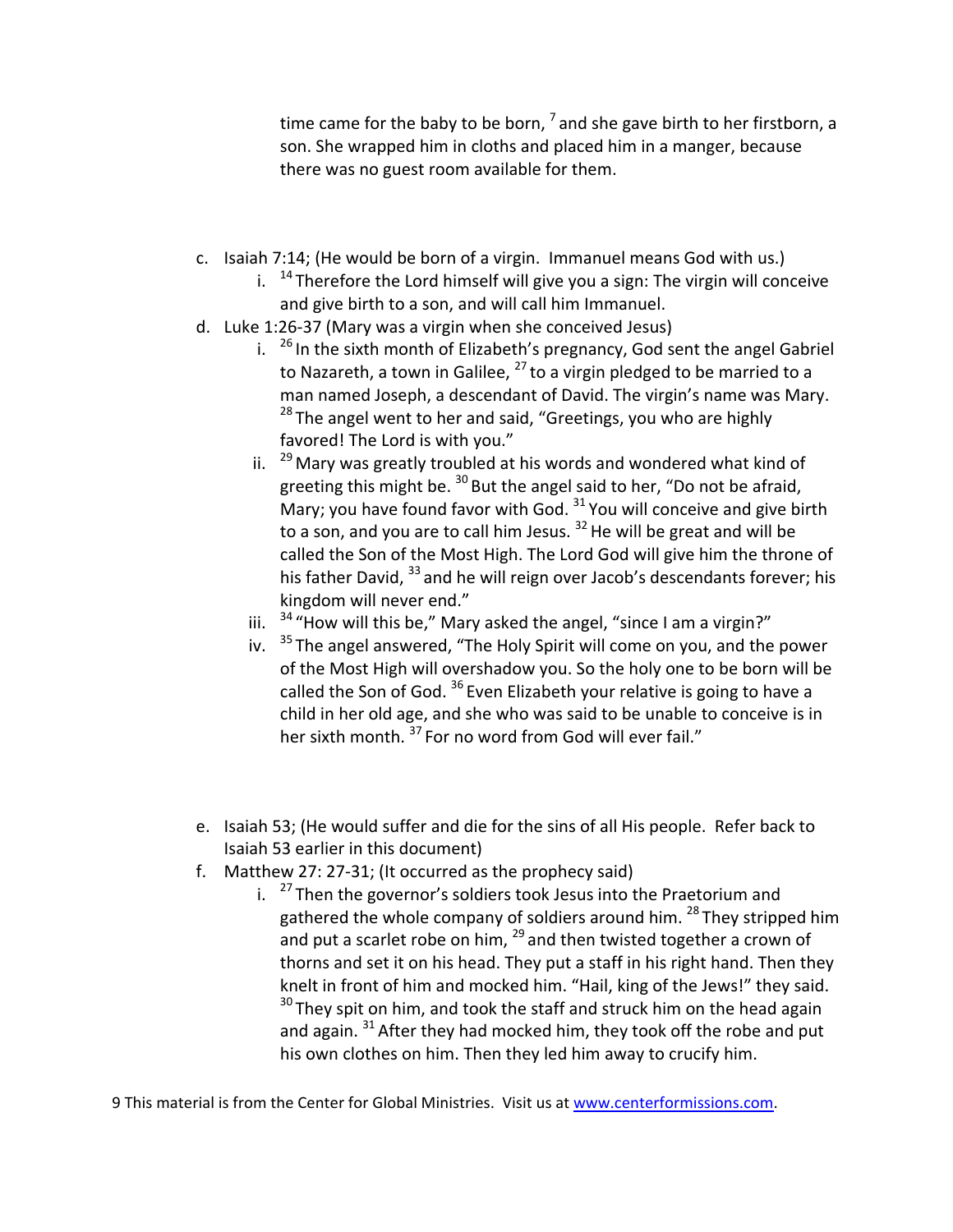- g. Psalm 22; (He would die by crucifixion on a cross. Specifically in verse 16 it says his hands and feet would be pierced)
	- i.  $16$  Dogs surround me,
		- a pack of villains encircles me;
		- they pierce my hands and my feet.
		- $17$  All my bones are on display;
		- people stare and gloat over me.
		- $18$  They divide my clothes among them and cast lots for my garment.
- h. John 20:16‐24
	- i.  $16$  Finally Pilate handed him over to them to be crucified.
	- ii. So the soldiers took charge of Jesus.  $17$  Carrying his own cross, he went out to the place of the Skull (which in Aramaic is called Golgotha).  $18$  There they crucified him, and with him two others—one on each side and Jesus in the middle.
	- iii.  $19$  Pilate had a notice prepared and fastened to the cross. It read: JESUS OF NAZARETH, THE KING OF THE JEWS.  $^{20}$  Many of the Jews read this sign, for the place where Jesus was crucified was near the city, and the sign was written in Aramaic, Latin and Greek.<sup>21</sup> The chief priests of the Jews protested to Pilate, "Do not write 'The King of the Jews,' but that this man claimed to be king of the Jews."
	- iv.  $22$  Pilate answered, "What I have written, I have written."
	- v.  $^{23}$  When the soldiers crucified Jesus, they took his clothes, dividing them into four shares, one for each of them, with the undergarment remaining. This garment was seamless, woven in one piece from top to bottom.
	- vi.  $24$  "Let's not tear it," they said to one another. "Let's decide by lot who will get it."
	- vii. This happened that the scripture might be fulfilled that said,
	- viii. "They divided my clothes among them and cast lots for my garment."
	- ix. So this is what the soldiers did.
- i. Luke 24:36‐43
	- i.  $36$  While they were still talking about this, Jesus himself stood among them and said to them, "Peace be with you."
	- ii.  $37$  They were startled and frightened, thinking they saw a ghost.  $38$  He said to them, "Why are you troubled, and why do doubts rise in your minds?  $39$  Look at my hands and my feet. It is I myself! Touch me and see; a ghost does not have flesh and bones, as you see I have."
	- iii.  $40$  When he had said this, he showed them his hands and feet.  $41$  And while they still did not believe it because of joy and amazement, he asked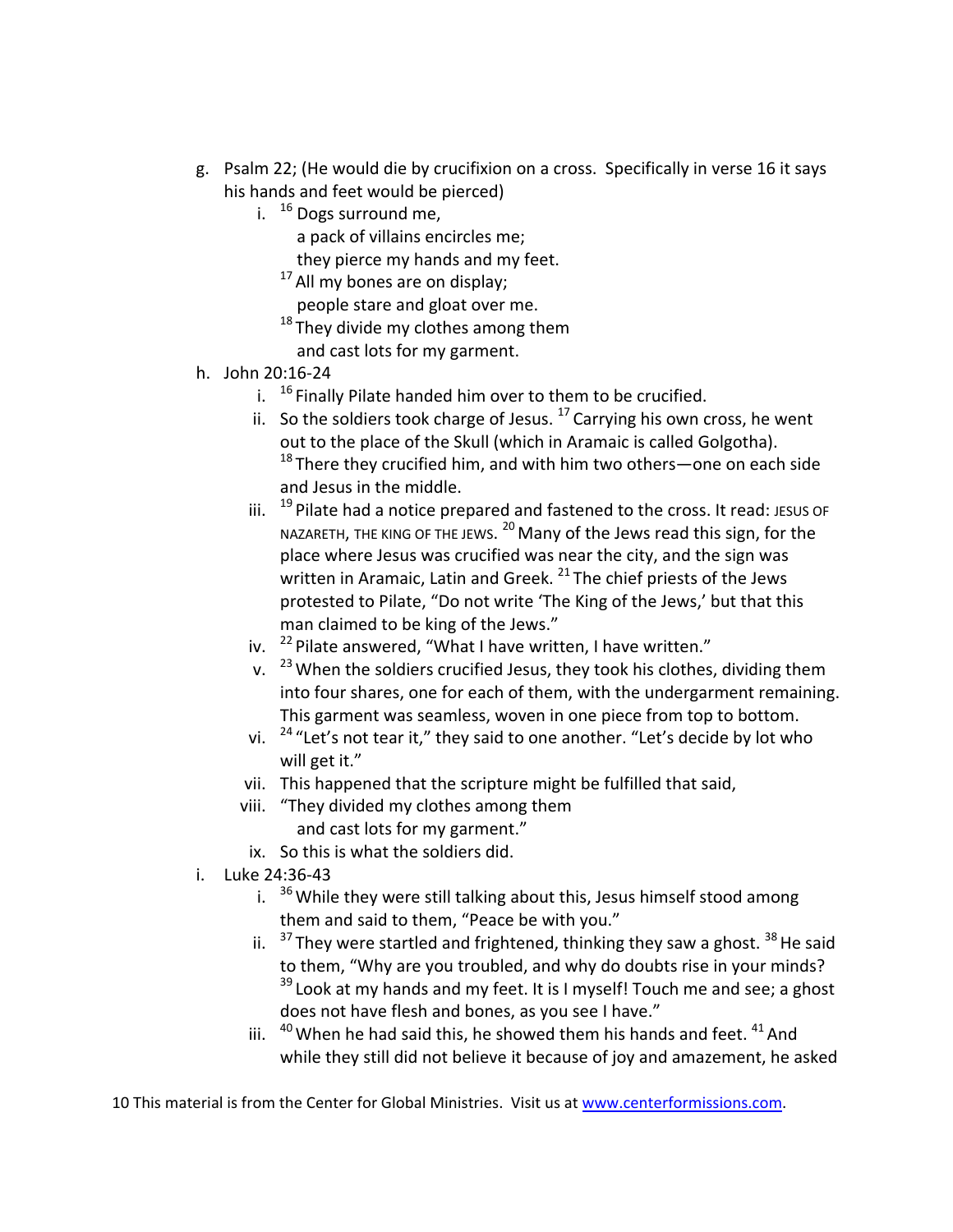them, "Do you have anything here to eat?" <sup>42</sup> They gave him a piece of broiled fish, <sup>43</sup> and he took it and ate it in their presence.

- j. Psalm 16:10 (He would rise from the dead)
	- i.  $10$  because you will not abandon me to the realm of the dead,
		- nor will you let your faithful one see decay.
- k. John 20:1‐18
	- i. Early on the first day of the week, while it was still dark, Mary Magdalene went to the tomb and saw that the stone had been removed from the entrance. <sup>2</sup> So she came running to Simon Peter and the other disciple, the one Jesus loved, and said, "They have taken the Lord out of the tomb, and we don't know where they have put him!"
	- ii.  $3$  So Peter and the other disciple started for the tomb.  $4$  Both were running, but the other disciple outran Peter and reached the tomb first.  $<sup>5</sup>$  He bent over and looked in at the strips of linen lying there but did not</sup> go in. <sup>6</sup> Then Simon Peter came along behind him and went straight into the tomb. He saw the strips of linen lying there,  $^7$  as well as the cloth that had been wrapped around Jesus' head. The cloth was still lying in its place, separate from the linen. <sup>8</sup> Finally the other disciple, who had reached the tomb first, also went inside. He saw and believed. <sup>9</sup> (They still did not understand from Scripture that Jesus had to rise from the dead.)  $10$  Then the disciples went back to where they were staying.
	- iii.  $11$ Now Mary stood outside the tomb crying. As she wept, she bent over to look into the tomb<sup>12</sup> and saw two angels in white, seated where Jesus' body had been, one at the head and the other at the foot.
	- iv.  $13$  They asked her, "Woman, why are you crying?"
	- v. "They have taken my Lord away," she said, "and I don't know where they have put him." <sup>14</sup> At this, she turned around and saw Jesus standing there, but she did not realize that it was Jesus.
	- vi.  $15$  He asked her, "Woman, why are you crying? Who is it you are looking for?"
	- vii. Thinking he was the gardener, she said, "Sir, if you have carried him away, tell me where you have put him, and I will get him."
	- viii.  $16$  Jesus said to her, "Mary."
	- ix. She turned toward him and cried out in Aramaic, "Rabboni!" (which means "Teacher").
	- x.  $17$  Jesus said, "Do not hold on to me, for I have not yet ascended to the Father. Go instead to my brothers and tell them, 'I am ascending to my Father and your Father, to my God and your God.'"
	- xi.  $18$  Mary Magdalene went to the disciples with the news: "I have seen the Lord!" And she told them that he had said these things to her.
- 11 This material is from the Center for Global Ministries. Visit us at www.centerformissions.com.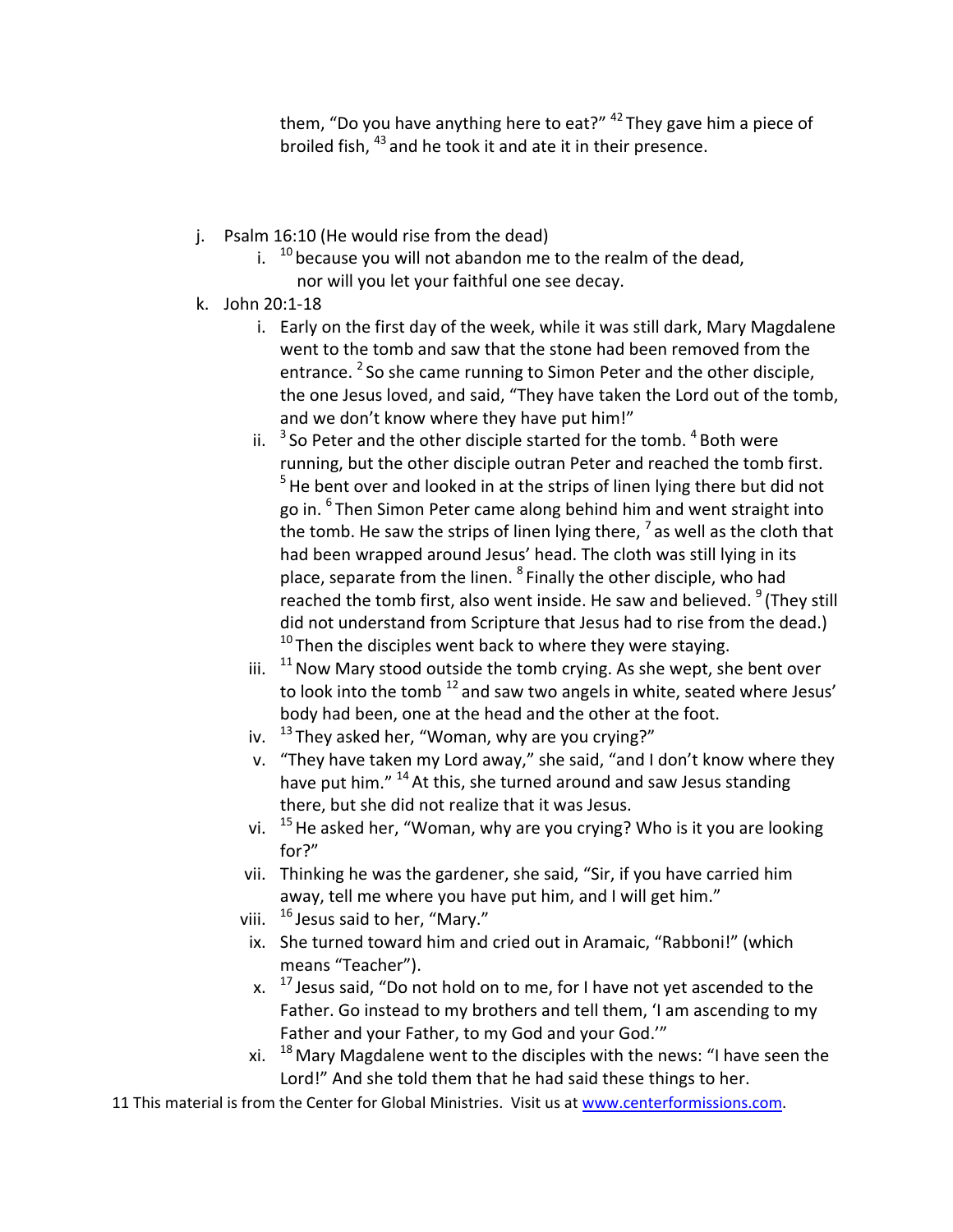- l. Psalm 110 (He would ascend to Heaven)
	- i. <sup>1</sup> The LORD says to my lord:<sup>[a]</sup>
	- ii. "Sit at my right hand until I make your enemies a footstool for your feet."
	- iii.  $2$  The LORD will extend your mighty scepter from Zion, saying, "Rule in the midst of your enemies!"

<sup>3</sup> Your troops will be willing

on your day of battle.

Arrayed in holy splendor,

your young men will come to you

- like dew from the morning's womb.
- iv. <sup>4</sup> The Lord has sworn

and will not change his mind:

"You are a priest forever,

in the order of Melchizedek."

v.  $5$  The Lord is at your right hand:

he will crush kings on the day of his wrath.

 $6$  He will judge the nations, heaping up the dead

and crushing the rulers of the whole earth.

- $<sup>7</sup>$  He will drink from a brook along the way,</sup> and so he will lift his head high.
- vi. Acts 1:1‐11
	- 1.  $6$ Then they gathered around him and asked him, "Lord, are you at this time going to restore the kingdom to Israel?"
	- 2.  $7$  He said to them: "It is not for you to know the times or dates the Father has set by his own authority. <sup>8</sup> But you will receive power when the Holy Spirit comes on you; and you will be my witnesses in Jerusalem, and in all Judea and Samaria, and to the ends of the earth."
	- 3.  $9^9$  After he said this, he was taken up before their very eyes, and a cloud hid him from their sight.
	- 4.  $10$  They were looking intently up into the sky as he was going, when suddenly two men dressed in white stood beside them.  $11$  "Men of Galilee," they said, "why do you stand here looking into the sky? This same Jesus, who has been taken from you into heaven, will come back in the same way you have seen him go into heaven."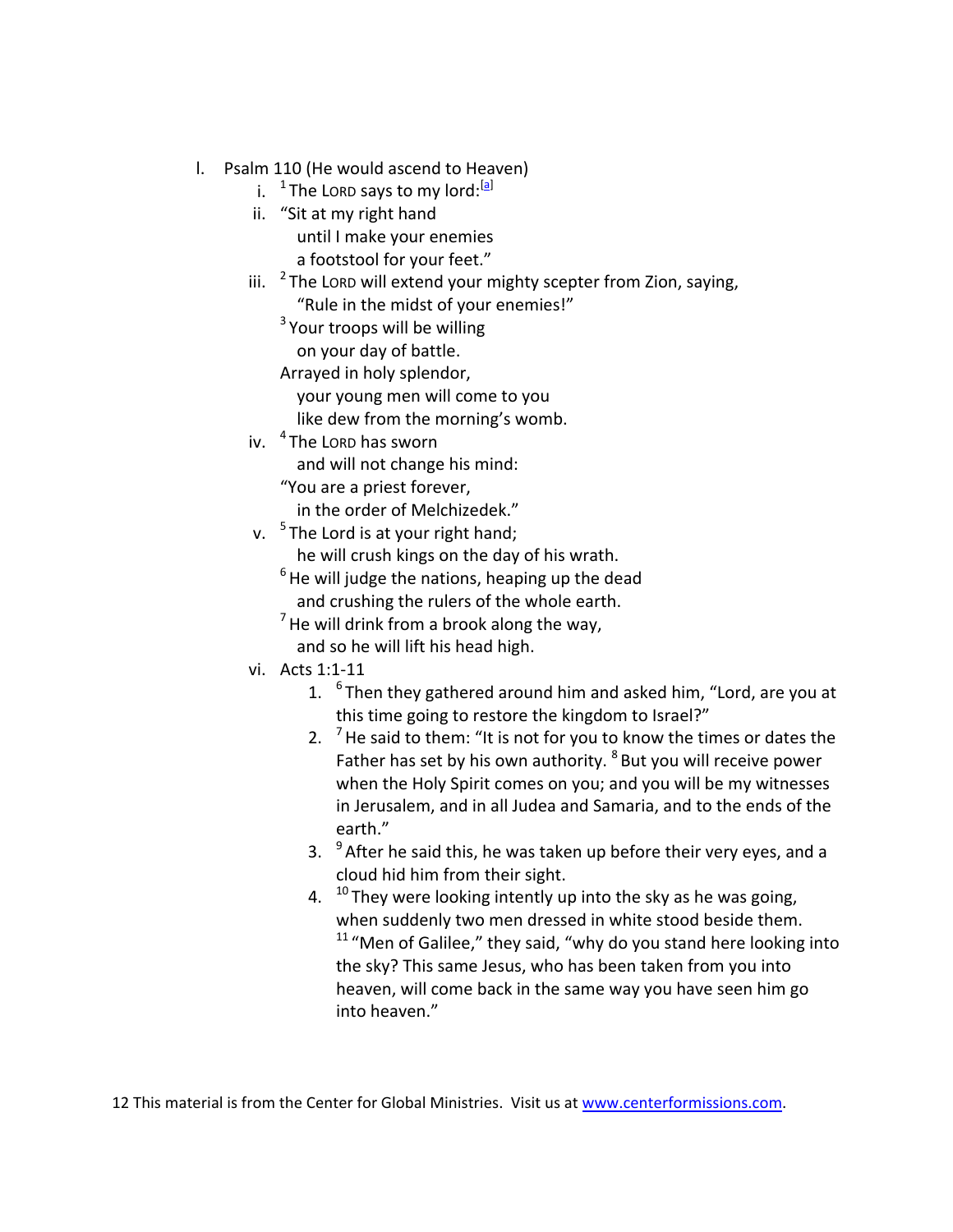- m. Daniel 9:24‐26 (The Messiah will come and die before the destruction of the second temple)
	- i.  $24$  "Seventy 'sevens' are decreed for your people and your holy city to finish transgression, to put an end to sin, to atone for wickedness, to bring in everlasting righteousness, to seal up vision and prophecy and to anoint the Most Holy Place.
	- ii.  $25$  "Know and understand this: From the time the word goes out to restore and rebuild Jerusalem until the Anointed One, the ruler, comes, there will be seven 'sevens,' and sixty‐two 'sevens.' It will be rebuilt with streets and a trench, but in times of trouble. <sup>26</sup> After the sixty-two 'sevens,' the Anointed One will be put to death and will have nothing. The people of the ruler who will come will destroy the city and the sanctuary. The end will come like a flood: War will continue until the end, and desolations have been decreed.
- n. Destroyed in 70 A.D
	- i. By the summer of 68 A.D., Jews were nearing defeat by the Roman legions and in 69 A.D., Vespasian was made emperor of Rome and gave his son Titus the honor of delivering the final death blows to the rebellious Jews and their capital city.
	- ii. In The Wars of the Jews, Book 6, Josephus notes that, on the eighth day of the of the Roman month Lous (Jewish month Ab), the ramps were finished and Titus ordered the battering‐rams brought up and made ready for an assault on the Temple. With the battering‐rams in place the Roman siege of Jerusalem, which began at Passover that year, would come to an end.
	- iii. As soon as the walls were breached on the 9th of Ab in 70 A.D., a Roman military force of about 30,000 troops under the command of Titus marched into Jerusalem and began a systematic slaughter of the Jews and the destruction of the Temple and Jerusalem—exactly as Jesus foretold 40 years earlier.
	- iv. The Romans brutally slaughtered an estimated 600,000 people in Jerusalem including many of the Passover visitors who had been trapped there for the 143 days during the Roman siege. Many of the people who were not killed by Roman soldiers were shipped off to the gladiatorial games, Roman mines, and otherwise exiled from Judea and scattered throughout the Roman empire and other nations. By the year 73 A.D., all traces of a self‐ruling Jewish nation had completely disappeared.
	- v. Josephus records that the Romans put the city and the Temple to the torch and that these fires were still burning a month later on the eighth day of the Roman month Gorpieus (Jewish month Elul).
	- vi. The magnificent Temple that Herod had built was completely destroyed as the fires raged inside and out. These fires were so hot that the gold fittings, and the gold gilding inside and on it's outside walls melted and